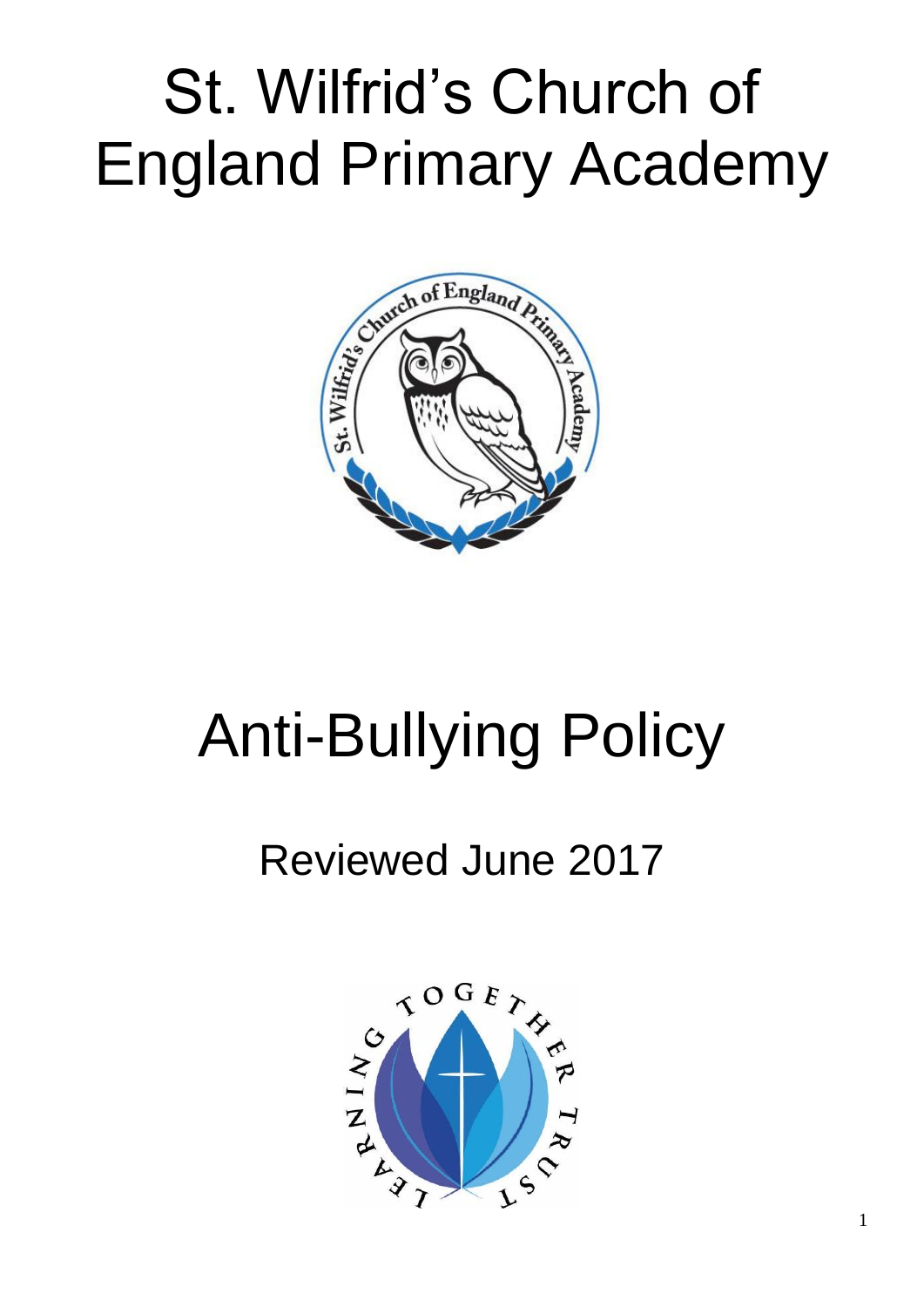#### **Our Christian Values**

As a Voluntary Aided Church of England Primary Academy, we have eight Christian Values, underpinned by love at the heart of everything we do.

Our Christian Values are:

#### **Fair, Kind, Joy, Courage, Forgive, Hope, Peace and Trust Love**

#### **Introduction**

St Wilfrid's Church of England Primary Academy is a secure, caring, Christian community where everyone can learn their own self-worth in an atmosphere of tolerance, mutual respect and co-operation. We aim as a school to produce a safe and secure environment where all can learn without anxiety. Children are encouraged to be confident, independent learners who respect the needs and values of others as well as being able to contribute positively to the school and the local community.

Bullying is action, repeated over time, taken by one or more children with the deliberate intention of hurting another child, either physically or emotionally. It involves the dominance of one person by another, or a group of others, is pre-meditated and usually forms a pattern of behaviour. Bullying can take many forms, for instance, cyber-bullying via text messages or the internet.

#### **Aims and Objectives**

Bullying is wrong and damages individual children. We therefore do all we can to prevent it. Our school's Behaviour Policy explains how we promote positive behaviour in school to create an environment where pupils behave well; where pupils take responsibility for each other's emotional and social well-being; and where they include and support each other.

This policy aims to produce a consistent school response to any bullying incidents that may occur.

We aim to make all those connected with the school aware of our opposition to bullying, and we make clear each person's responsibilities with regard to the eradication of bullying in our school.

#### **The role of Governors**

The governing body supports the headteacher in all attempts to eliminate bullying from our school. This policy statement makes it very clear that the governing body does not allow bullying to take place in our school, and that any incidents of bullying that do occur are taken very seriously and dealt with appropriately.

The governing body monitors the incidents of bullying that occur, and reviews the effectiveness of the school policy regularly. The governors require the headteacher to deep accurate records of all incidents of bullying and to report to the governors on request about the effectiveness of school anti-bullying strategies.

The governing body responds within ten days to any request from a parent to investigate incidents of bullying. In all cases, the governing body notifies the headteacher and asks him/her to conduct an investigation into the case and to report back to a representative of the governing body.

#### **The Role of the Headteacher**

The Headteacher:

- reports to the governing body about the effectiveness of the anti-bullying policy.
- ensures that all children know that bullying is wrong and that it is unacceptable behaviour in the school.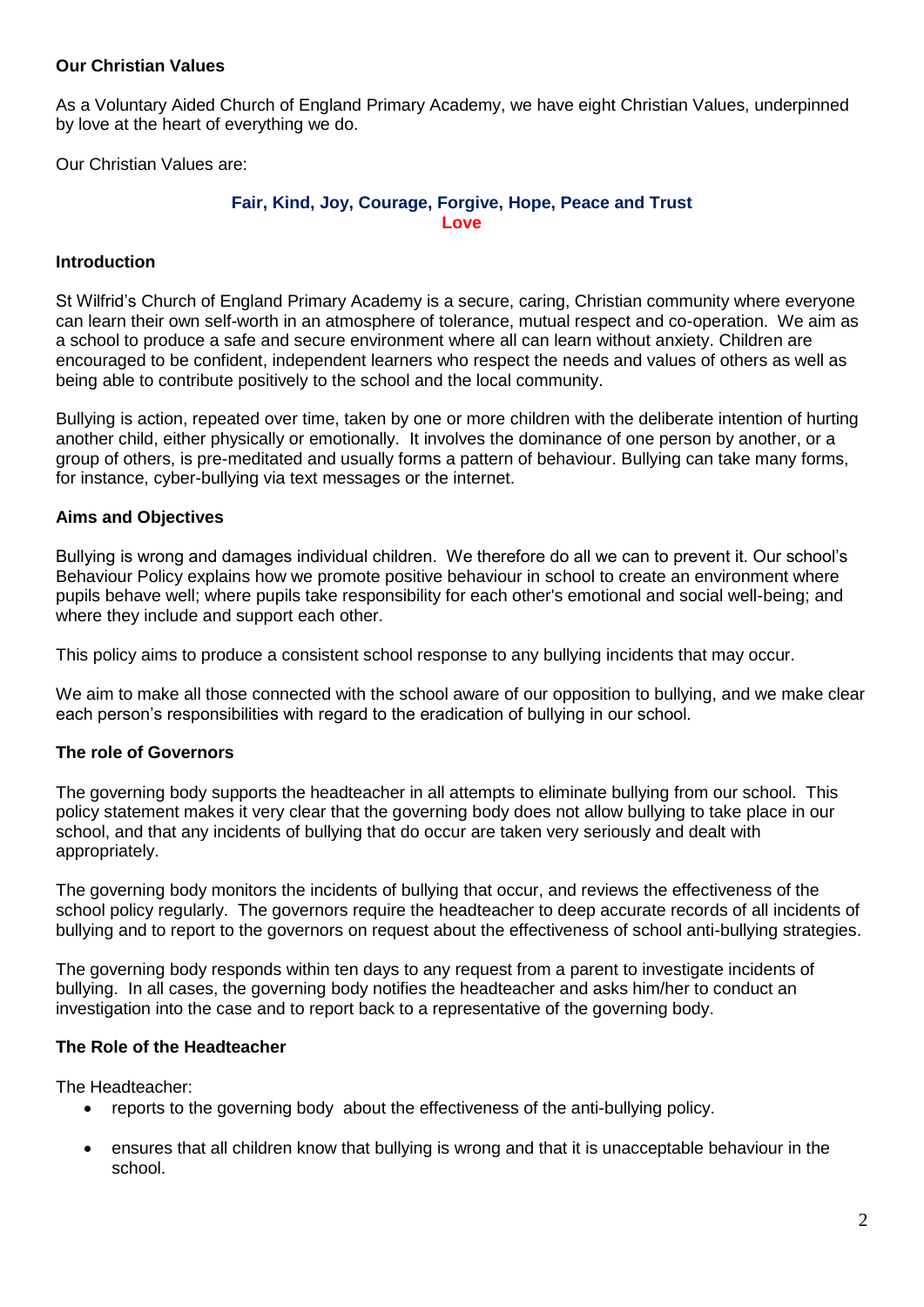- ensures that all members of staff receive sufficient training to be equipped to deal with all incidents of bullying.
- sets the school climate of mutual support and praise for success so making bullying less likely. When children feel they are important and belong to a friendly and welcoming school bullying is far less likely to be part of their behaviour.

#### **The Role of the Teacher**

Teachers take all forms of bullying seriously, and intervene to prevent incidents from taking place. They keep their own records of all incidents that happen in their class and that they are aware of in the school.

If teachers witness an act of bullying, they do all they can to support the child who is being bullied. If a child is being bullied over period of time, then, after consultation with the headteacher, the teacher informs the child's parents.

At lunchtime the welfare staff are responsible for logging any anti-social behaviour and reporting these incidents to the class teacher. Bullying that occurs outside lesson time, either near the school or on the children's way home or to school will also be noted. If any adult witnesses an act of bullying, they should record the event.

If, teachers become aware of any bullying between members of a class, it will be dealt with immediately. This may involve counselling and support for the victim of the bullying and a personal interview with the child who has carried out the bullying. We spend time talking to the child who has bullied, we explain why the action of the child was wrong, and we endeavour to help the child change their behaviour in future. We set meeting times to review the child's behaviour, discussing how their relationship with the one who was bullied has improved. At this stage we endeavour to use the 'No Blame' approach with the view that this should encourage long lasting harmony between the bully and the bullied. Details of this method are attached to this policy in Appendix 1.

If a child is repeatedly involved in bullying other children, we inform the headteacher and the special needs co-ordinator. We then invite the child's parents into the school to discuss the situation. In more extreme cases where these initial discussions have proven ineffective, the headteacher may contact external support agencies such as the social services.

Teachers routinely attend training, which enables them to become equipped to deal with incidents of bullying and behaviour management.

Teachers support all children in their class and establish a climate of trust and respect for all. By praising, rewarding and celebrating the success of all children, incidents of bullying should be prevented.

#### **The Role of Parents**

Parents who are concerned that their child might be being bullied or who suspect that their child may be the perpetrator of bullying should contact their child's class teacher immediately. Parents have a responsibility to support the school's anti-bullying policy and to actively encourage their child to be a positive member of the school.

#### **Equality and Diversity**

The school's approach to equality and diversity is in line with the Equality Act 2010. In our school we teach Citizenship to all children, whatever their ability. The teaching of Citizenship is a vital part of our school curriculum policy, which states that we provide a broad and balanced education for all our children. When teaching Citizenship, we ensure that we provide learning opportunities matched to the needs and ages of the children.

We work hard to create a positive environment of shared commitment to valuing diversity and respecting difference. Through our teachings, we challenge and prevent discrimination and promote good relations between all groups and pupils.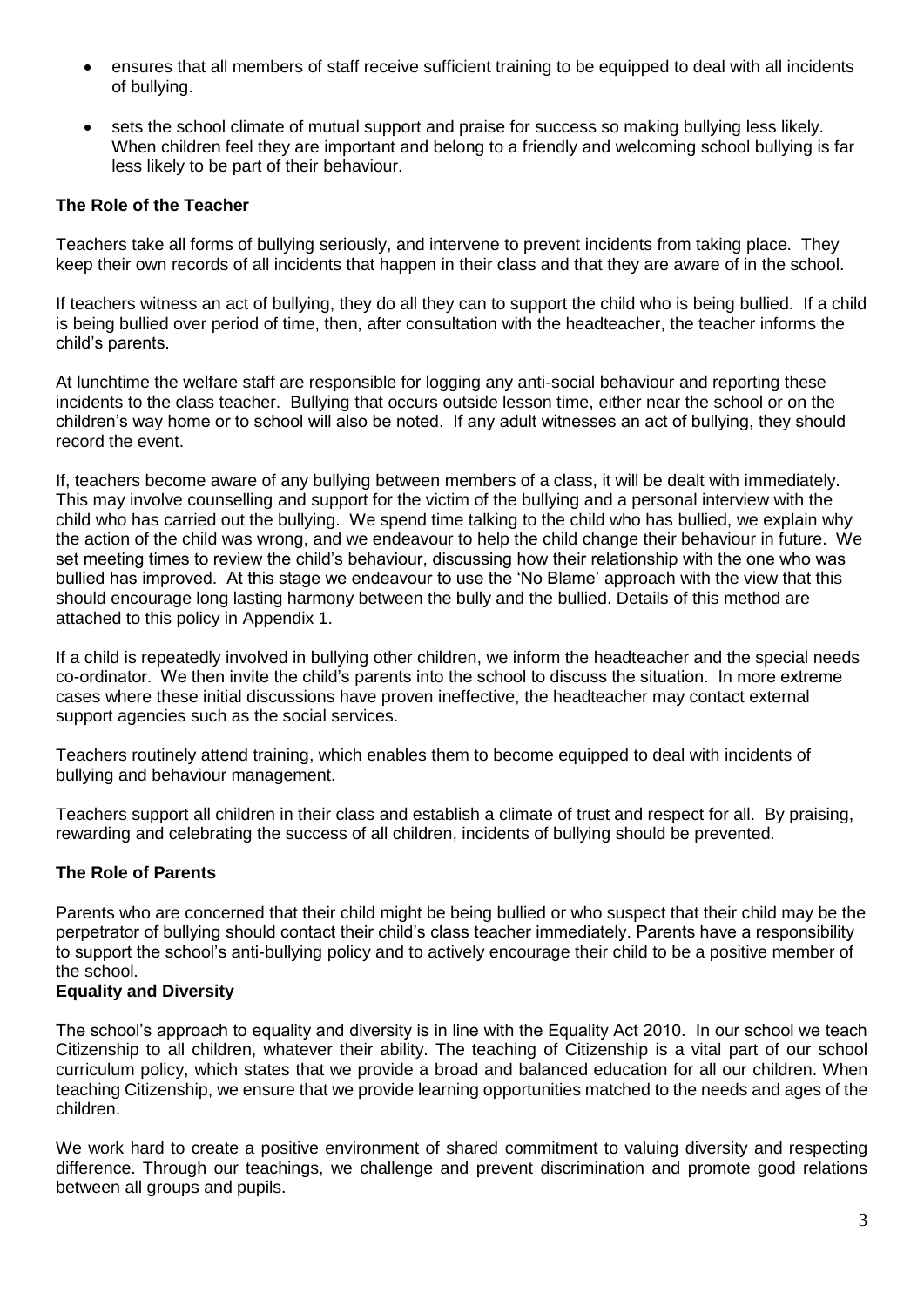One of the responsibilities of Citizenship is to prepare pupils to be good citizens, able to live and work in a diverse society. We encourage all pupils to make full use of the skills and perspectives of the wider community at local, national and international levels.

#### **Monitoring and Review**

This policy is monitored on a day to day basis by the headteacher, who reports to governors about the effectiveness of the policy on request.

This anti-bullying policy is the governors' responsibility and they review its effectiveness annually. They do this by reviewing any anti-bullying incidences and by ongoing discussions with the headteacher. Governors analyse information with regard to gender, age and ethnic background of all children involved in bullying incidents.

**Signed:**

**Headteacher: Mr. S. Colothan**

**Date: June 2017**